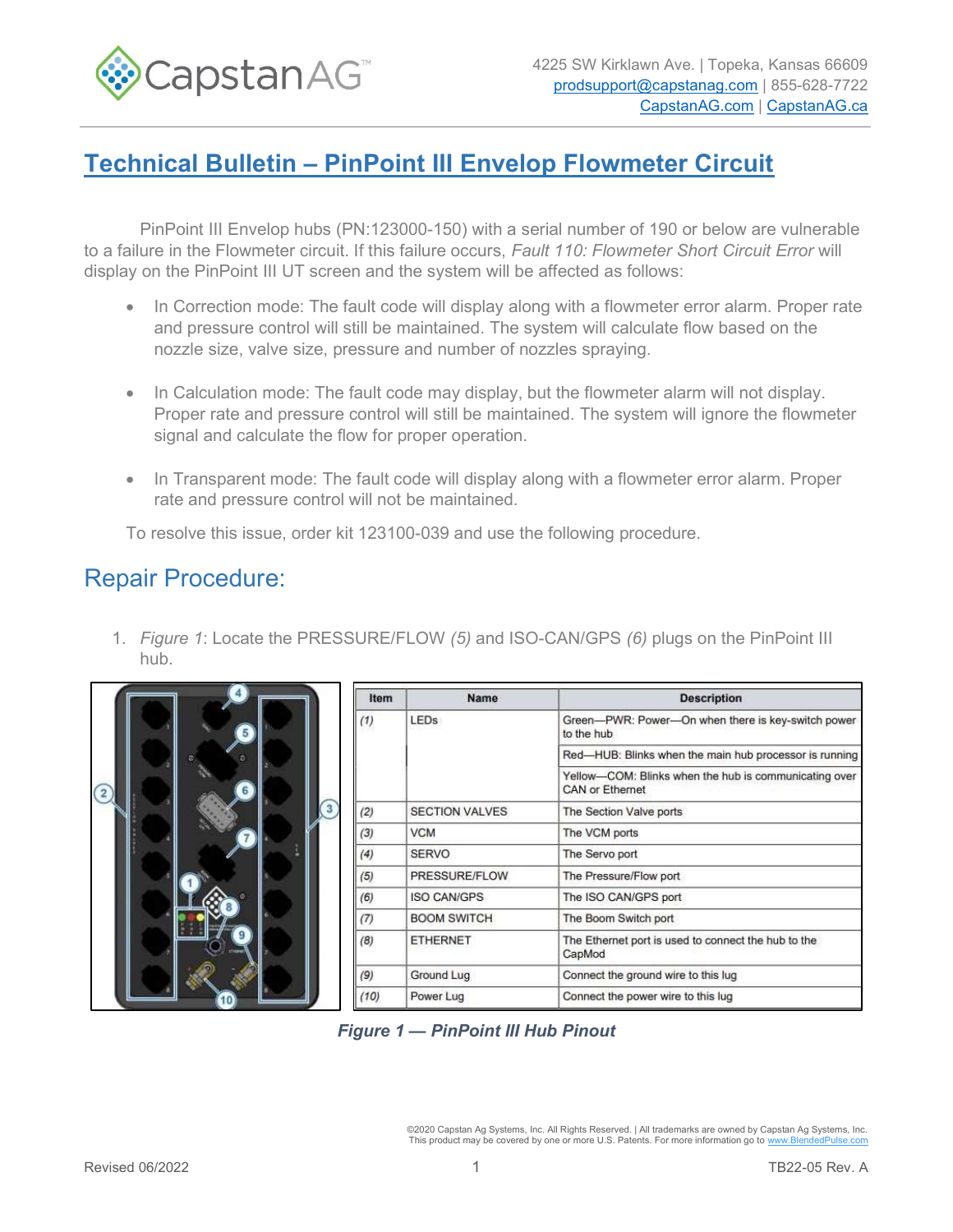

- 2. Remove the Pressure/Flow connector from the hub.
- 3. Locate the wires at ports 1 and 12 of the 12-pin Pressure/Flow connector.
- 4. Figure 2: Remove the wedgelock from the connector. Remove the wire and socket assemblies from ports 1 and 12 and replace them with white socket plugs, one from the kit, the other from port 7 of the ISO-CAN/GPS plug.



Figure 2 — Pressure/Flow Connector Disassembly

5. Figure 3: Replace the wedgelock and reinstall the Pressure/Flow connector into the PinPoint III hub.



Figure 3 — Pressure/Flow Connector Installation

©2020 Capstan Ag Systems, Inc. All Rights Reserved. | All trademarks are owned by Capstan Ag Systems, Inc.<br>This product may be covered by one or more U.S. Patents. For more information go to <u>www.BlendedPulse.com</u>